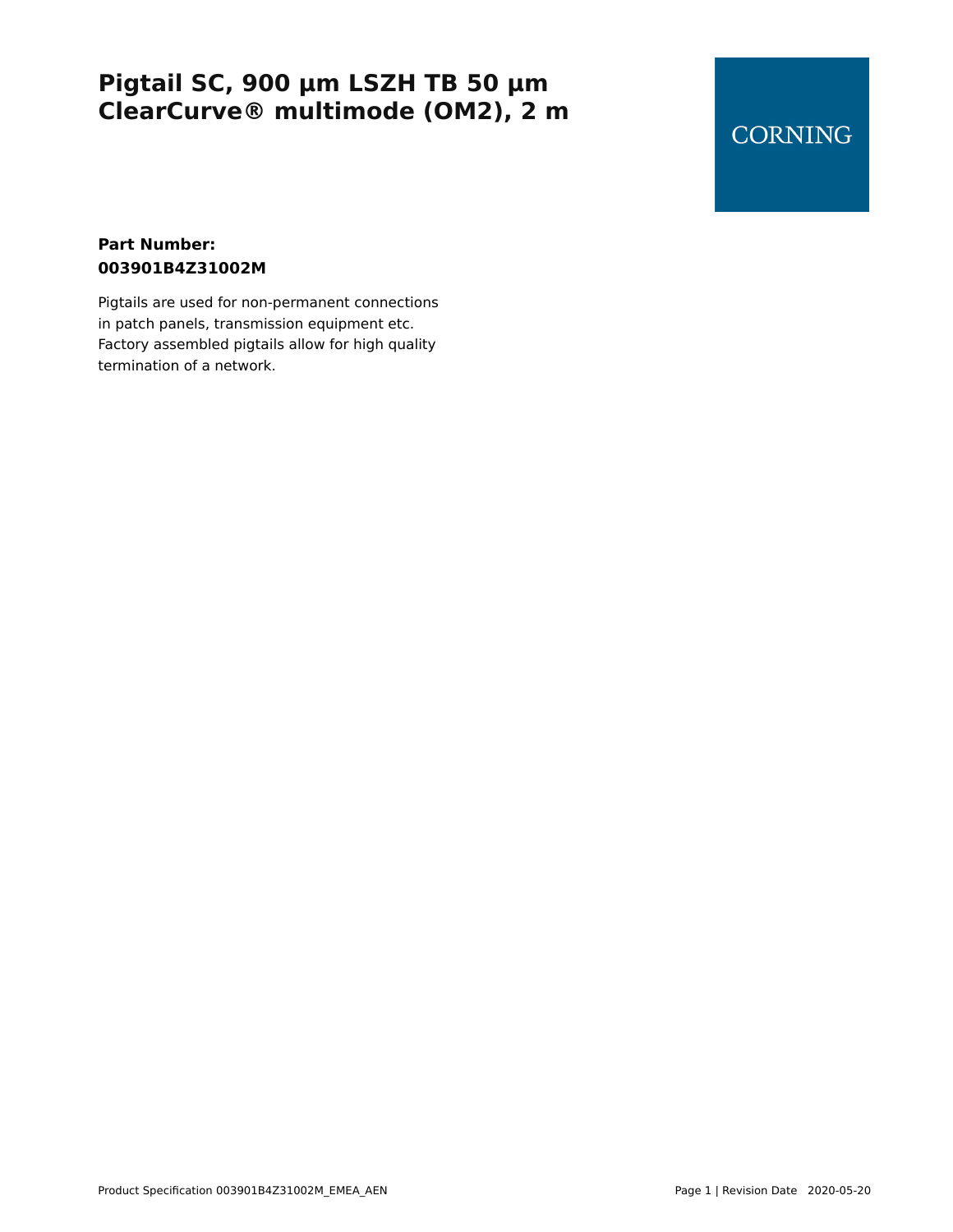## **CORNING**

### **Specifications**

| <b>Shipping Dimensions</b> |        |
|----------------------------|--------|
| Height                     | 180 mm |
| Width                      | 250 mm |
| Depth                      | 380 mm |

#### Environmental Conditions

| Temperature Range, Installation | -5 °C - 50 °C (23 °F - 122 °F)                   |
|---------------------------------|--------------------------------------------------|
| Temperature Range, Operation    | $\sim$ 10 °C - 60 °C (14 °F - 140 °F) $^{\circ}$ |
| Temperature Range, Storage      | $-10$ °C - 60 °C (14 °F - 140 °F)                |

#### Dimensions

| Length         | 2 m      |
|----------------|----------|
| Outer Diameter | $0.9$ mm |

| <b>Mechanical Specifications</b> |                         |
|----------------------------------|-------------------------|
| Minimum Bend Radius              | $10 \text{ mm}$         |
|                                  |                         |
| Design                           |                         |
| Fiber Count                      | 1                       |
| Outer Jacket Material            | LSZH <sup>™</sup> /FRNC |
| Outer Jacket Color               | Green                   |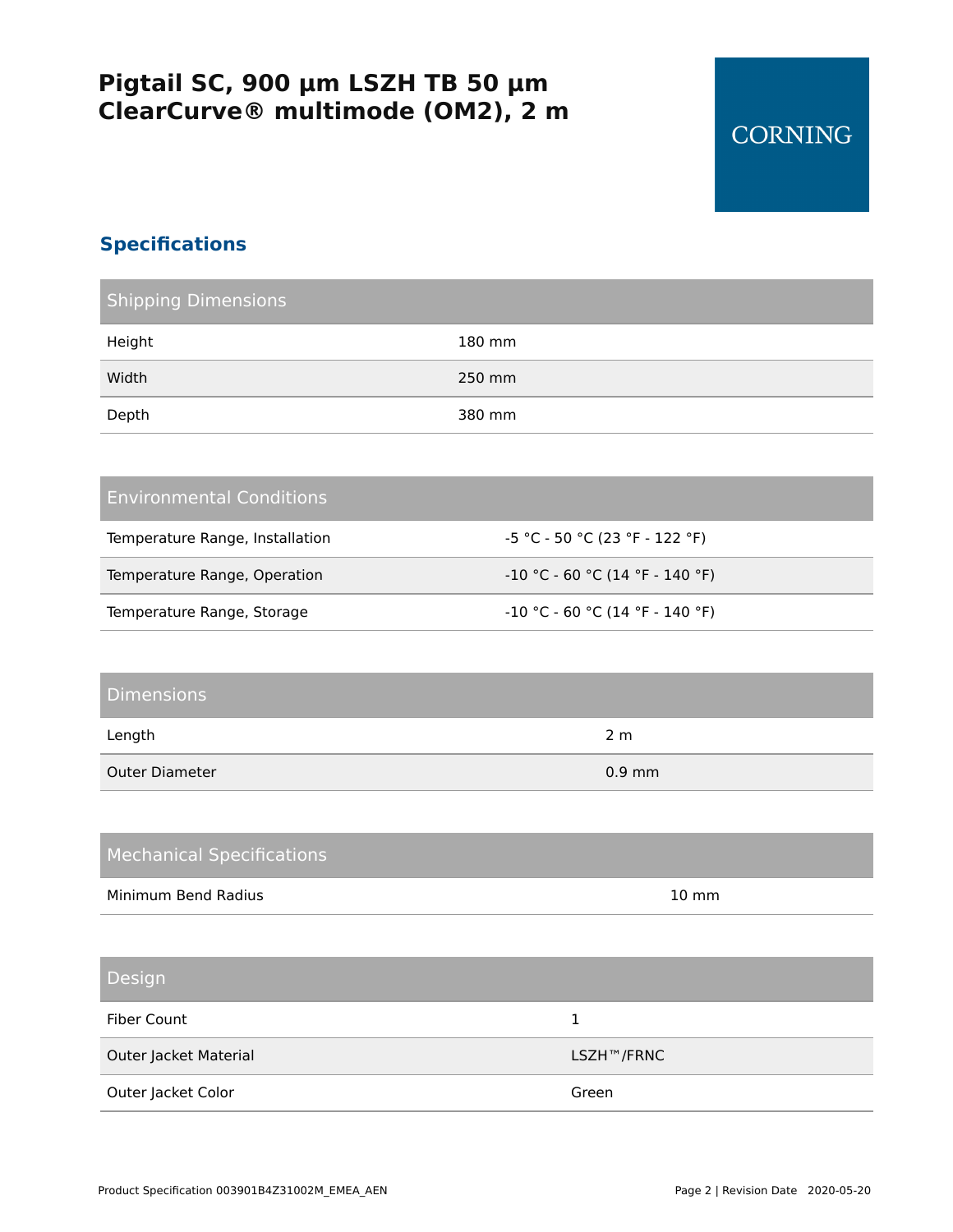## **CORNING**

| <b>Specifications - Connector A</b> |                                               |
|-------------------------------------|-----------------------------------------------|
| Polish                              | PC                                            |
| Insertion Loss, Max.                | 0.5 dB                                        |
| Tensile Strength Jacketed Cable     | 4 N                                           |
| Durability                          | $\leq$ 0.2 dB change, 1000 rematings, FOTP-21 |
| Keyed (security)                    | <b>No</b>                                     |
| <b>Boot Color</b>                   | <b>Black</b>                                  |
| Connector Type                      | <b>SC</b>                                     |
| <b>Ferrule Material</b>             | Ceramic                                       |
| <b>Housing Color</b>                | <b>Black</b>                                  |
| <b>Housing Material</b>             | Composite                                     |
| Boot Type                           | Individual                                    |

#### General Specifications

| Flame Rating          | Plenum (OFNP)    |
|-----------------------|------------------|
| <b>Fiber Category</b> | 62.5 µm MM (OM1) |
| Cable Assembly Type   | Single fiber     |
| Cable Type            | Tight-Buffered   |

#### Ordering Information

Packing Type **Cardboard box**